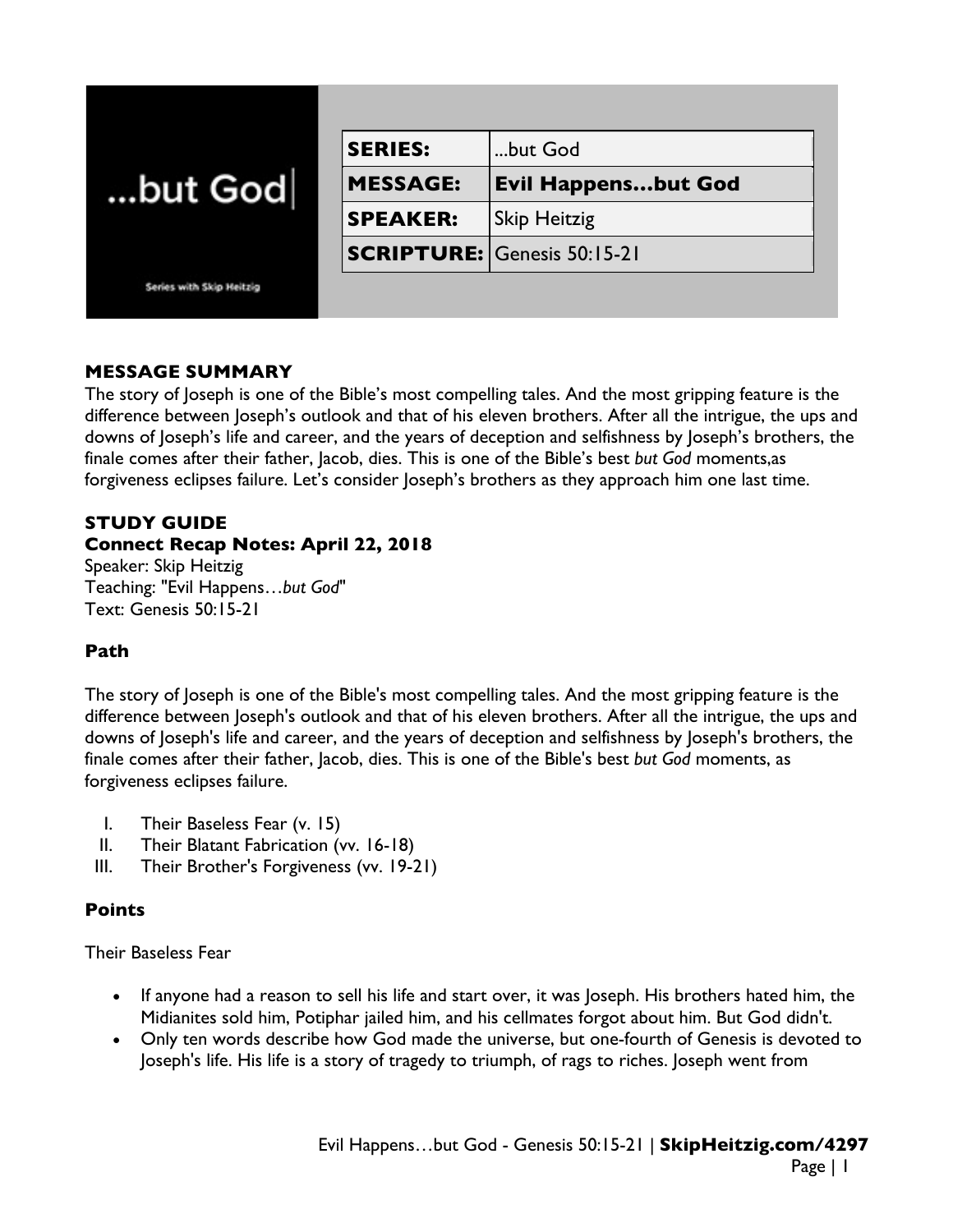obscurity to the second most powerful person in Egypt. In short, this is a story of providence. God worked supernaturally, naturally.

- In verse 15, we see that his brothers feared two things:
	- o Joseph's personal emotion ("Joseph will hate us"). The word *hate* is *satam*, to bear a grudge.
	- $\circ$  Joseph's possible action ("repay us for all the evil which we did to him")
- A guilty conscience is a heavy load to bear; it needs no accuser.
- The brothers were worried loseph would get rid of them, as they had gotten rid of him all those years ago.
- Guilt distorts reality; it is like rust on the iron of our conscience.
- Probe: What are some things you fear in life? Why do you fear them? How can you overcome a baseless fear or grudge?

#### Their Blatant Fabrication

- In chapter 49, we find that Jacob was not afraid to call out his sons' sinful behavior in the past as well as predict their future. Jacob knew the disposition of his sons.
- The brothers used their dead father as a scapegoat, the fall guy in their fabrication. They essentially told Joseph, "Our dad's last dying wish was that you let bygones be bygones." Joseph saw through this. Old habits die slowly. People change, but not that much.
- As opposed to Joseph's *but God* living, the brothers lived in *but we*. Think of their attitude:
	- o Joseph told us dreams *but we* resented him.
	- o Joseph came to give us a message from our father, *but we* despised him.
	- o Joseph's coming with his coat, *but we* will show him and sell him.
	- o Joseph is the prime minister and our father is dead, *but we* will outsmart him.
- First they sent messengers but then they bowed and offered to be Joseph's slaves.
- Probe: Have you had someone make up lies about you or spread false rumors? How did you handle the situation? What was the outcome? Did you see God's hand involved in any aspect of the remedy?

### Their Brother's Forgiveness

- Joseph was sensitive, wiping away his tears. His weeping wasn't for himself, but for his siblings he saw their torment and trickiness. But he forgave them. His attitude of compassion arose from his theology, what he believed about God:
	- $\circ$  God is in charge. Our problems often begin when we take God off the throne and try to play Him (see v. 20).
	- o God uses bad events to bring about good results. Joseph had a clear understanding that God was at work and trusted Him for the outcome. No matter what people's intentions are, God will bring about His desired end (see v. 20).
	- o Read Romans 8:28. The term used for *work together* in the text is *sunergeó*, meaning synergism, a cooperation of two or more things. It means the working together of various elements to produce a result greater than the sum.
	- $\circ$  God uses people to help other people (see v. 21). God will use your suffering to help serve other people who are suffering. He "comforts us in all our troubles, so that we can comfort those in any trouble with the comfort we ourselves receive from God" (2 Corinthians 2:4, NIV).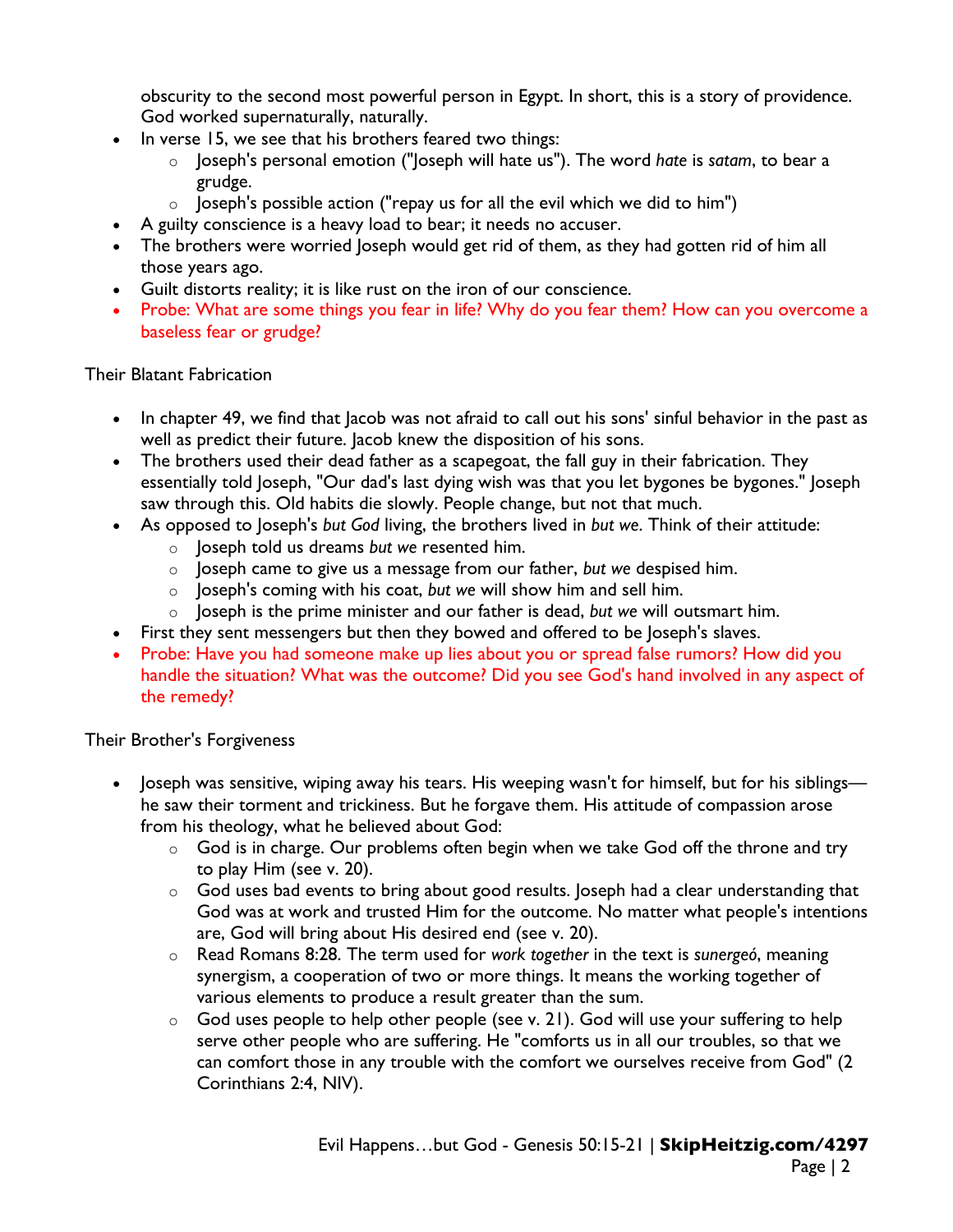- How big is your God? Is He big enough to providentially arrange the events of your life for your good and His glory?
- Probe: Why can forgiveness be so difficult for some? Share about a situation in which it was difficult for you to forgive. How did God give you the grace to forgive? What were the benefits of doing so?

## **Practice**

**Connect Up:** Pastor Skip referred to two types of providence: natural (whereby God cooperates with created things to cause them to act in a certain way) and supernatural (a miracle). How are the two similar and different? Though we don't fully understand God's governance and use of both, how have you experienced them in your life? In what events in your life did you see God's hand at work?

**Connect In:** Using Joseph as an example, what characteristics should the church work hard to mimic and implement? For example: forgiveness, grace, trust, patience, etc. Discuss others you can think of.

**Connect Out:** How can you use Joseph's story to witness to nonbelievers? What events and scenarios within the story do you think an unbeliever might respond to?

# **DETAILED NOTES**

- I. Introduction
	- A. Joseph had so many bad things happen to him
	- B. His brothers hated him, Midianites sold him, Potiphar jailed him, cellmates forgot him, *but God* promoted him
	- C. One-fourth of Genesis—thirteen chapters—is devoted to Joseph
		- 1. Rags to riches story: Joseph went from total obscurity to the second most powerful person in Egypt
		- 2. Reveals God's providence: God cooperates with natural law to affect a supernatural result; an extraordinary outcome from ordinary circumstances
		- 3. Joseph proved no one needs to be held down by past baggage
			- a. Dysfunctional family
			- b. Iacob had four wives at the same time
			- c. Brothers involved in rape, incest, murder, and human trafficking
	- D. Genesis 50 is the crescendo and grand finale
		- 1. Jacob had died and been buried
		- 2. Brothers were paranoid
- II. Their Baseless Fear (v. 15)
	- A. Brothers' guilt is evident
		- 1. Joseph's brothers got rid of him, sold him to the Midianites, taken to Egypt, etc.
		- 2. They thought Joseph was dead; they found out he controlled the world economy from Egypt
		- 3. Joseph had provided for and protected his brothers; they were completely in debt to him, fearing he could rescind his favor and protection
	- B. Their father, Jacob was dead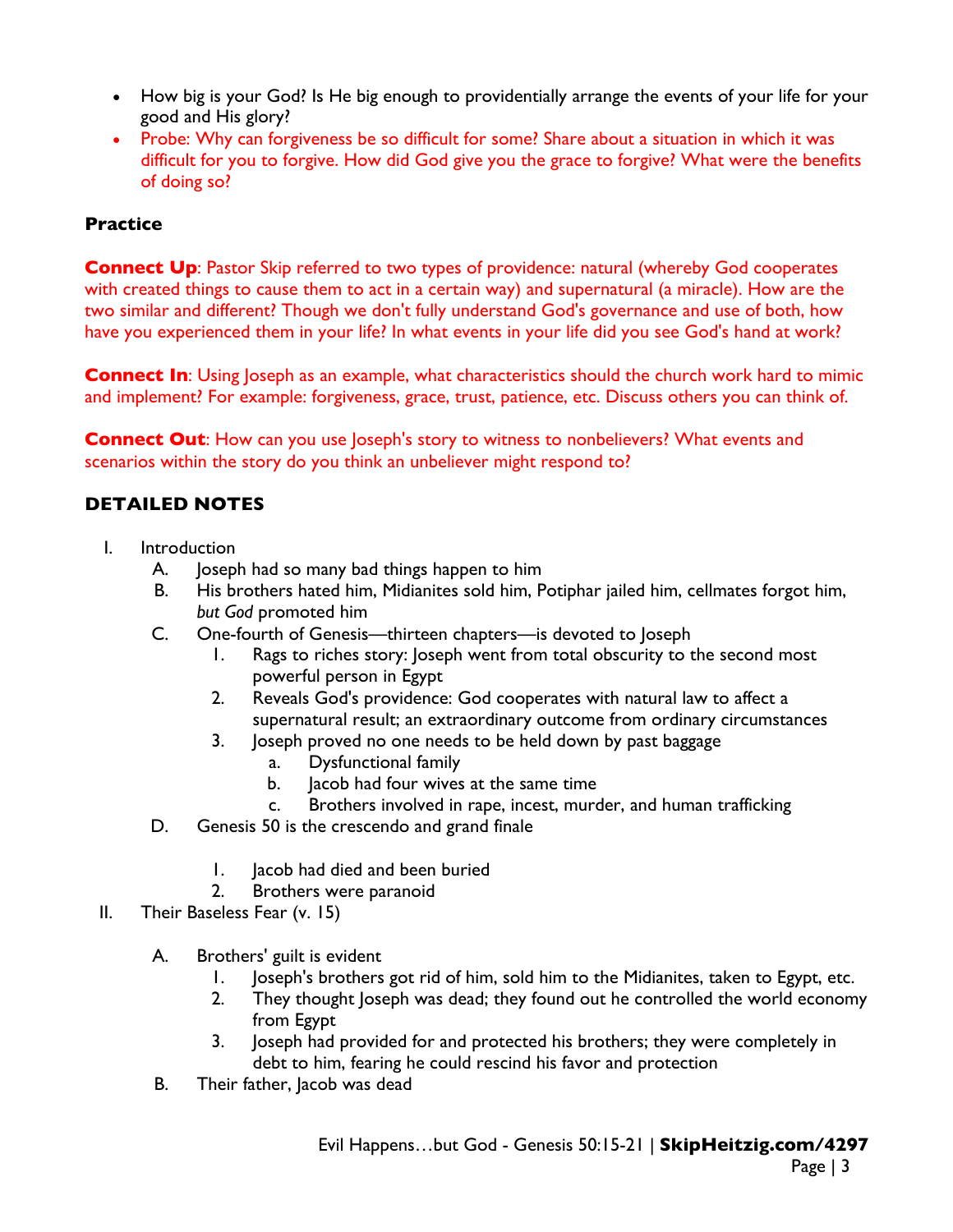- 1. Brothers thought Jacob was a buffer between them and Joseph
- 2. They were completely vulnerable
- C. Brothers had two fears
	- 1. Joseph's personal emotion ("Perhaps Joseph will hate us")
	- 2. Joseph's possible reaction ("may actually repay us for all the evil")
- D. A guilty conscience is a heavy load to bear
	- 1. Guilty conscience needs no accuser (see Psalm 38:4)
	- 2. They were projecting their guilt into the situation
	- 3. They had been carrying their unresolved guilt for forty years
	- 4. Guilt filters everything and distorts reality
		- a. They thought Joseph hated them—he loved them
		- b. They thought he was unforgiving—he forgave them five chapters ago
- III. Their Blatant Fabrication (vv. 16-18)
	- A. Jacob's supposed words were very likely fabricated by the brothers
		- 1. Brothers were so paranoid, they sent messengers ahead of them
		- 2. No record that Jacob said these things
		- 3. It was too important a message to deliver via messenger
		- 4. Jacob would have told Joseph himself; all twelve sons were at Jacob's side when he died (see Genesis 49)
		- 5. Used their dead father as the fall guy, a scapegoat
			- a. Brothers' collective personality was paranoid, opportunistic, deceptive
			- b. They had been lavishly treated by Joseph and Pharaoh, protected and provided for all these years, and relocated to avoid famine
			- c. They had already confessed to lying all these years
			- d. Self-preservation (see Proverbs 29:25)
	- B. Joseph always lived from the *but God* perspective
		- 1. Joseph revealed himself to his brothers (see Genesis 45:1-13)
		- 2. "God sent me before you to preserve life…. God sent me before you to preserve a posterity for you…and to save your lives" (vv. 5, 7)
	- C. Joseph's brothers lived from the *but we* perspective
		- 1. "Joseph told us his dreams, *but we* resent him"
		- 2. "Joseph brings us a message from dad, *but we* despise him"
		- 3. "Here comes Joseph in his coat, *but we* will show him; we will sell him"
		- 4. "Now dad is dead and Joseph is prime minister, *but we* will outsmart him"
		- 5. This is self-preservation
- IV. Their Brother's Forgiveness (vv. 19-21)
	- A. Brothers expected anger and vengeance, but Joseph wept
		- 1. Joseph saw their torment and was sensitive
		- 2. He saw their fear and extended forgiveness
		- 3. He comforted them
	- B. How does love and forgiveness come from the heart of someone who has been so mistreated? How is that cultivated in a person who has been so hurt?
		- 1. This was Joseph's theology on pain and suffering:
			- a. God is in charge, not me (see v. 19)